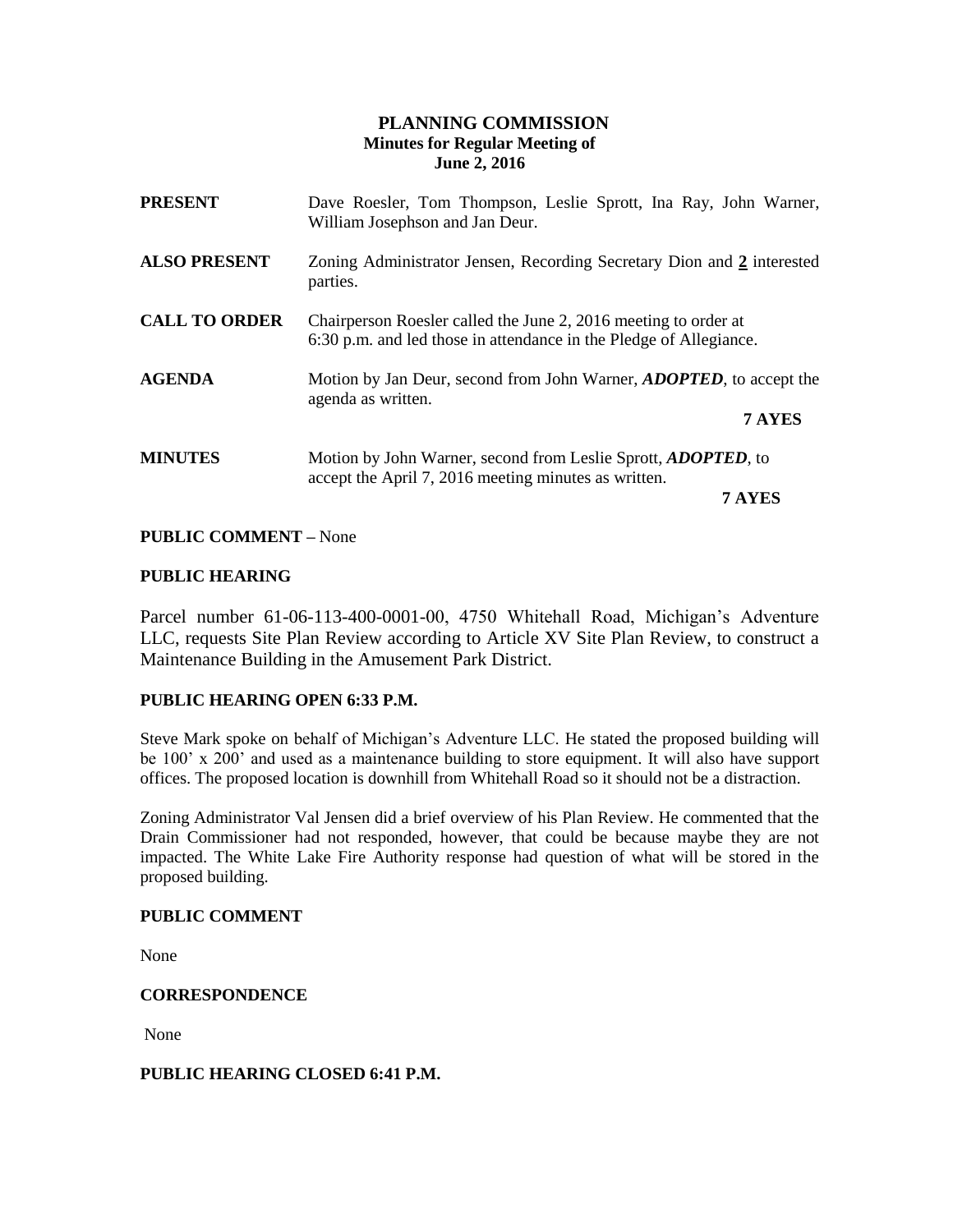### **DISCUSSION**

Commissioner Thompson stated the Training Center looks nice, however, the signage has not been placed indicating entrance and exit only. He also expressed concern that when at the corner of Riley Thompson and Whitehall Road turning right, looking North the posts are in the line of vision. He believes the posts should be shortened. He believes the little drop off place that is on Whitehall Road needs to be moved to Riley Thompson.

Steve Mark advised there is an entrance and exit only, signs were ordered and lost, new signs have been ordered, until then Security Guards are directing traffic.

Chairperson Roesler advises Commissioner Thompson he needs to get back to the Site Plan proposed for review.

Commissioner Thompson stated he is okay with the maintenance building as proposed, however, will not be voting yes for it because they did not follow what was approved for the training center.

Commissioner Deur asked if there will be any changes to the existing maintenance building.

Steve Mark advised they will be removing the  $2<sup>nd</sup>$  floor offices, the existing maintenance building will be used to maintain their vehicles and lawn equipment.

Commissioner Deur asked if there will be people in the proposed building to perform office duties.

Steve Mark advised that yes, there will be a break room, foreman's office and restrooms. The office area will be air conditioned and the whole building will be heated.

Commissioner Deur asked how many people will be in there.

Steve Mark advised forty-five people at the most.

Commissioner Ray has no questions or concerns at this time.

Commissioner Warner asked if the new driveway connects to the existing lot.

Steve Mark advised that yes it does.

Commissioner Sprott stated the proposal makes sense and follows ordinances.

Commissioner Josephson stated the same concerns as the White Lake Fire Authority about what will be stored, however, believes this will be taken care of before occupancy is permitted.

Chairperson Roesler asked about White Lake Fire Authority comment regarding a fire hydrant.

Steve Mark said they will work with White Lake Fire Authority.

Commissioner Deur asked what will be stored in the proposed building.

Steve Mark stated paint, acetone, only things that can be purchased at a hardware store.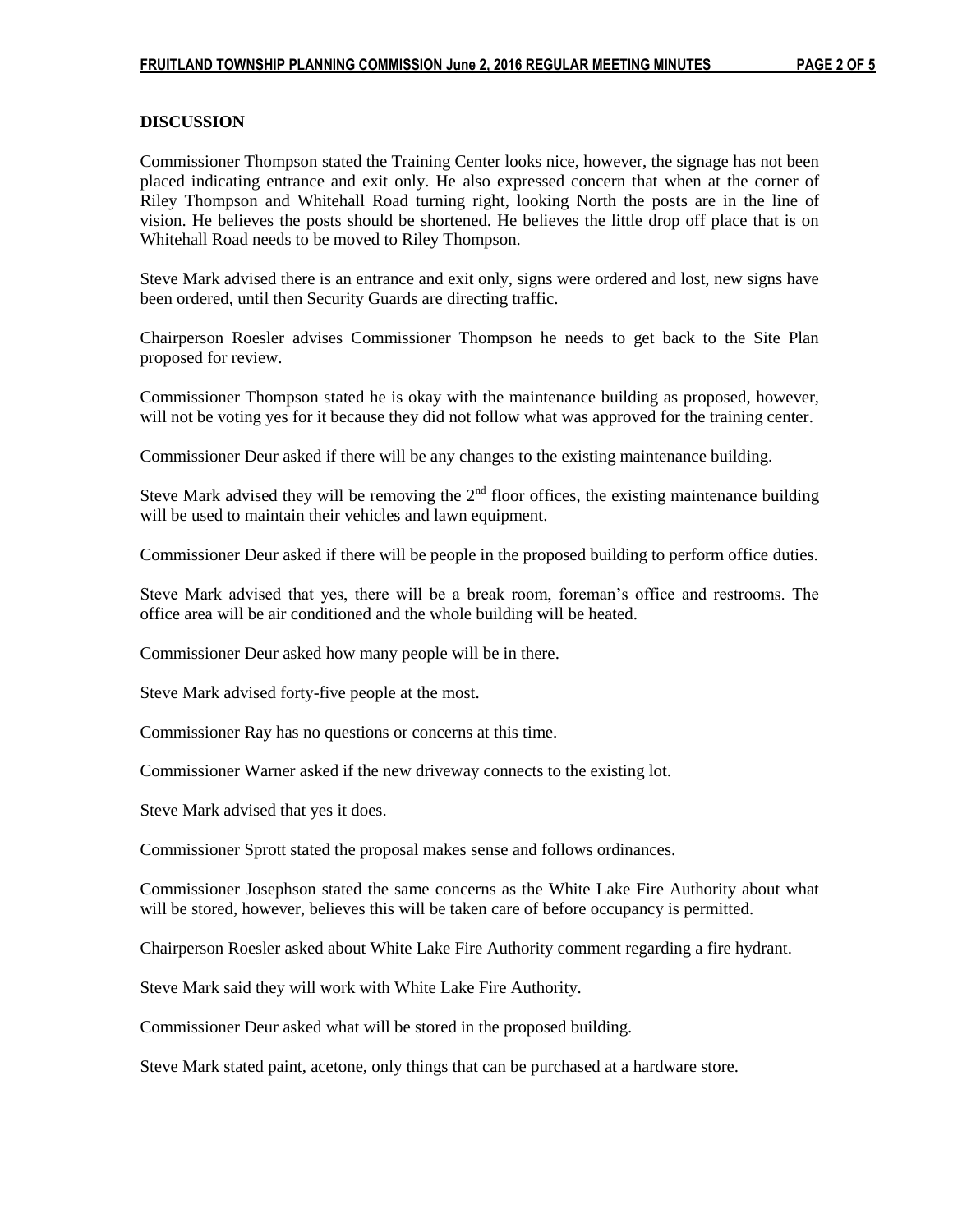Motion by Dave Roesler, second from William Josephson, *ADOPTED*, to *APPROVE* the site plan as submitted with Drain Commissioner review being waived and conditions of the White Lake Fire Authority being met.

 **6 AYES 1 NAY (Thompson)**

# **OLD BUSINESS**

- **Article VIIIa, Inland Lakes District** Section 8.04a Uses Permitted by Special Land Use (G.) Historic resorts as regulated by Section 14.04 LL herein. **(Amend)**
- **Article XIV Special Land Uses –** Section 14.04 Special Land Use Specific Requirements (LL.) Historical Resorts **(New)**

Chairperson Roesler explained that the public hearing was held on proposed language for the above Articles and Sections at the April 7, 2016 meeting. At such meeting it was decided that Section 14.04 Special Land Use Specific Requirements, LL. Historic Resorts, #4. needed more work. The subcommittee met again for further discussion and a few amendments were made as follows:

**Article XIV Special Land Uses –** Section 14.04 Special Land Use Specific Requirements (LL.) Historical Resorts

| 4. | a.             | Wedding receptions, graduation parties, family reunions, and other      |
|----|----------------|-------------------------------------------------------------------------|
|    |                | similar outdoor gatherings and uses which are typically associated with |
|    |                | a resort not exceeding 150 persons.                                     |
|    | $\mathbf{b}$ . | Boat docks and slips, either temporary or permanent.                    |
|    | $\mathbf{c}$ . | Outdoor music.                                                          |
|    | d.             | Other uses which are determined by the Township Board to be similar to  |
|    |                | those listed above which are typical to a resort operation.             |
|    | е.             | Any wedding reception, graduation party, family reunion, and other      |
|    |                | similar outdoor gatherings and uses which are typically associated with |
|    |                | a resort that exceeds 150 persons must seek specific Township Board     |
|    |                | <i>approval.</i>                                                        |
|    |                |                                                                         |

# **DISCUSSION**

After brief discussion consensus is to make the following revisions:

**Article XIV Special Land Uses –** Section 14.04 Special Land Use Specific Requirements (LL.) Historical Resorts

- 1. d. To preserve the natural features of the site as much as is practicable while allowing for additions *alterations* and improvements to the resort without increasing the historical footprint of the resort.
- 4. a. Wedding receptions, graduation parties, family reunions, and other similar outdoor gatherings and uses *not exceeding 150 persons* which are typically associated with a resort *not exceeding 150 persons*.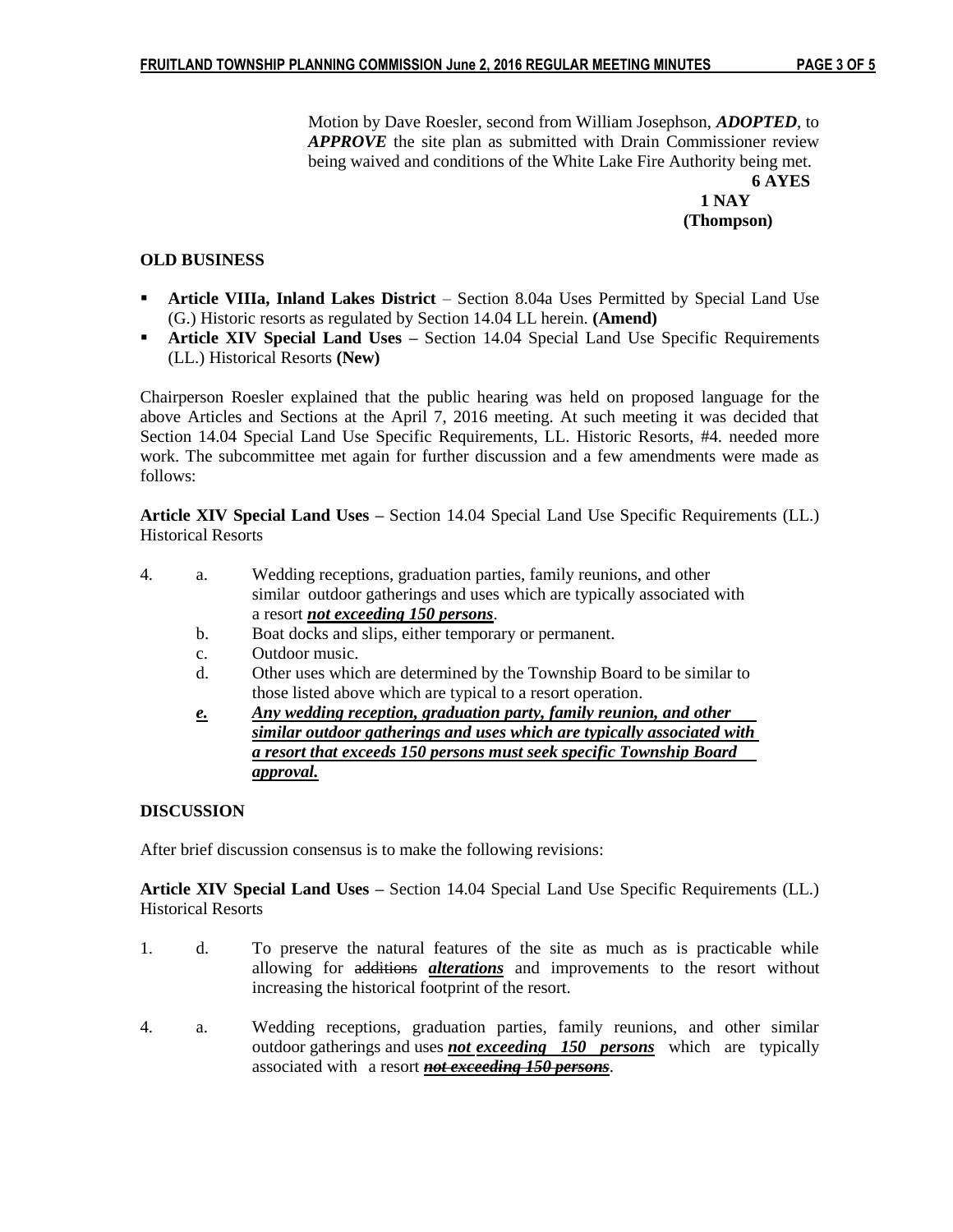# *e. Any wedding reception, graduation party, family reunion, and other similar outdoor gatherings and uses that exceeds 150 persons which are typically associated with a resort that exceeds 150 persons must seek specific Township Board approval.*

Motion by John Warner, second from Leslie Sprott, *ADOPTED*, to recommend the language as revised at the June 2, 2016 meeting for approval to the Township Board of Trustees.

 **7 AYES**

# **SUB-COMMITTEE REPORTS**

Report from sub-committee (Commissioners Deur, Sprott and Josephson)

- **Article II, Definitions** Section 2.06 (D) Dwelling, or Dwelling Unit
- **Article III, General Provisions -** Section 3.08 Accessory Buildings and Uses.

**ARTICLE II DEFINITIONS**

**SECTION 2.05 DEFINITIONS – D**

DWELLING, OR DWELLING UNIT

Any building or portion thereof having cooking *or bathroom* and *or* housekeeping facilities, which is occupied wholly as the home, residence or sleeping place of one (1) family, either permanently or transiently. A motor home, trailer coach, garage, automobile chassis, tent, or portable building shall not be considered a dwelling. In case of mixed occupancy, where a building is occupied in part as a dwelling unit, the part so occupied shall be deemed a dwelling unit and shall comply with the applicable provisions of this Ordinance.

**A building providing complete independent living facilities for one or more persons, including permanent provisions for living, sleeping, eating, cooking and bathroom facilities.**

**ARTICLE III GENERAL PROVISIONS**

**SECTION 3.08 ACCESSORY BUILDINGS AND USES**

D. No part of an *a detached* accessory building shall be used as *for* a dwelling **independent living facilities for one or more persons, including permanent provisions for living, sleeping, eating, cooking and bathroom facilities**.

#### **ZONING COMPLIANCE APPLICATION**

Sentence being added: *If this application is for an Accessory Building I understand no part shall be used as a dwelling unit either temporarily or permanently.*

> Motion by William Josephson, second from Leslie Sprott, *ADOPTED*, to AMEND the previous motion by changing it to the language as proposed above and putting it on the list of things ready for public hearing.

> **7 AYES**